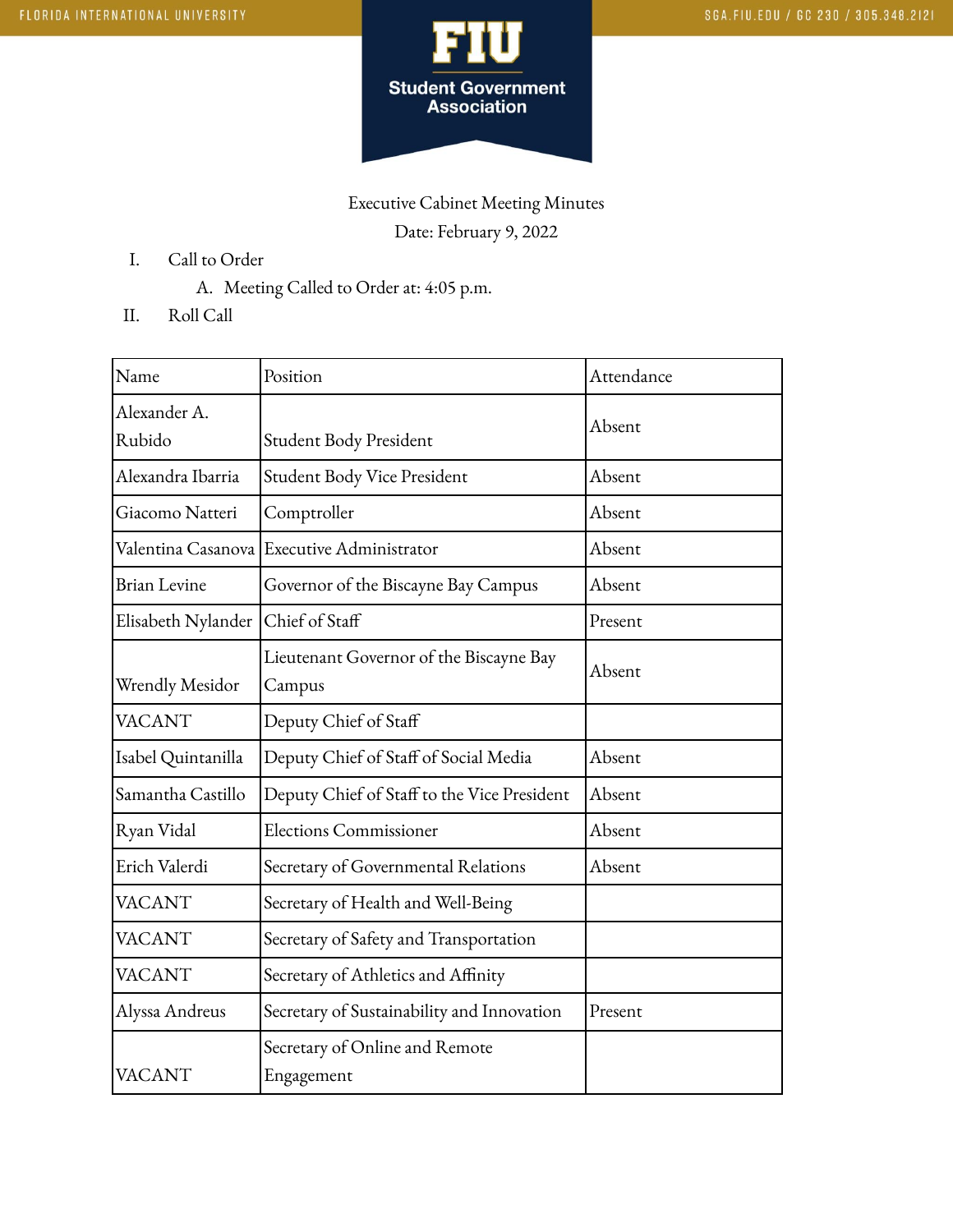| <b>VACANT</b>  | Secretary of Student Affairs                                         |         |
|----------------|----------------------------------------------------------------------|---------|
| VACANT         | Secretary of Veteran Affairs                                         |         |
| Mariam Ramirez | Secretary of Diversity and Inclusion                                 | Present |
| <b>VACANT</b>  | Staff Secretary of Environmental Resilience<br>and Green Initiatives |         |
| VACANT         | Staff Secretary of Social Justice and<br>Advocacy                    |         |
| <b>VACANT</b>  | Staff Secretary of Talent Recruitment and<br>Leadership Development  |         |
| VACANT         | Staff Secretary of Campus Engagement                                 |         |
| <b>VACANT</b>  | Staff Secretary of TBA                                               |         |
| <b>VACANT</b>  | Deputy Comptroller                                                   |         |
| Alexandra Abad | Director of Social Media and Strategic<br>Communications             | Present |
| VACANT         | Director of TBA                                                      |         |
| <b>VACANT</b>  | Director of TBA                                                      |         |
| VACANT         | Director of TBA                                                      |         |

## III. Reports

- A. Student Body President
- B. Student Body Vice President
- C. Comptroller
- D. Executive Administrator
- E. Governor of the Biscayne Bay Campus
- F. Chief of Staff
	- 1. Budgets are this week Wednesday Thursday Friday
	- 2. No cabinet next week because we will be in Tallahassee
- G. Lieutenant Governor of the Biscayne Bay Campus
	- 1. Vacant
- H. Deputy Chief of Staff